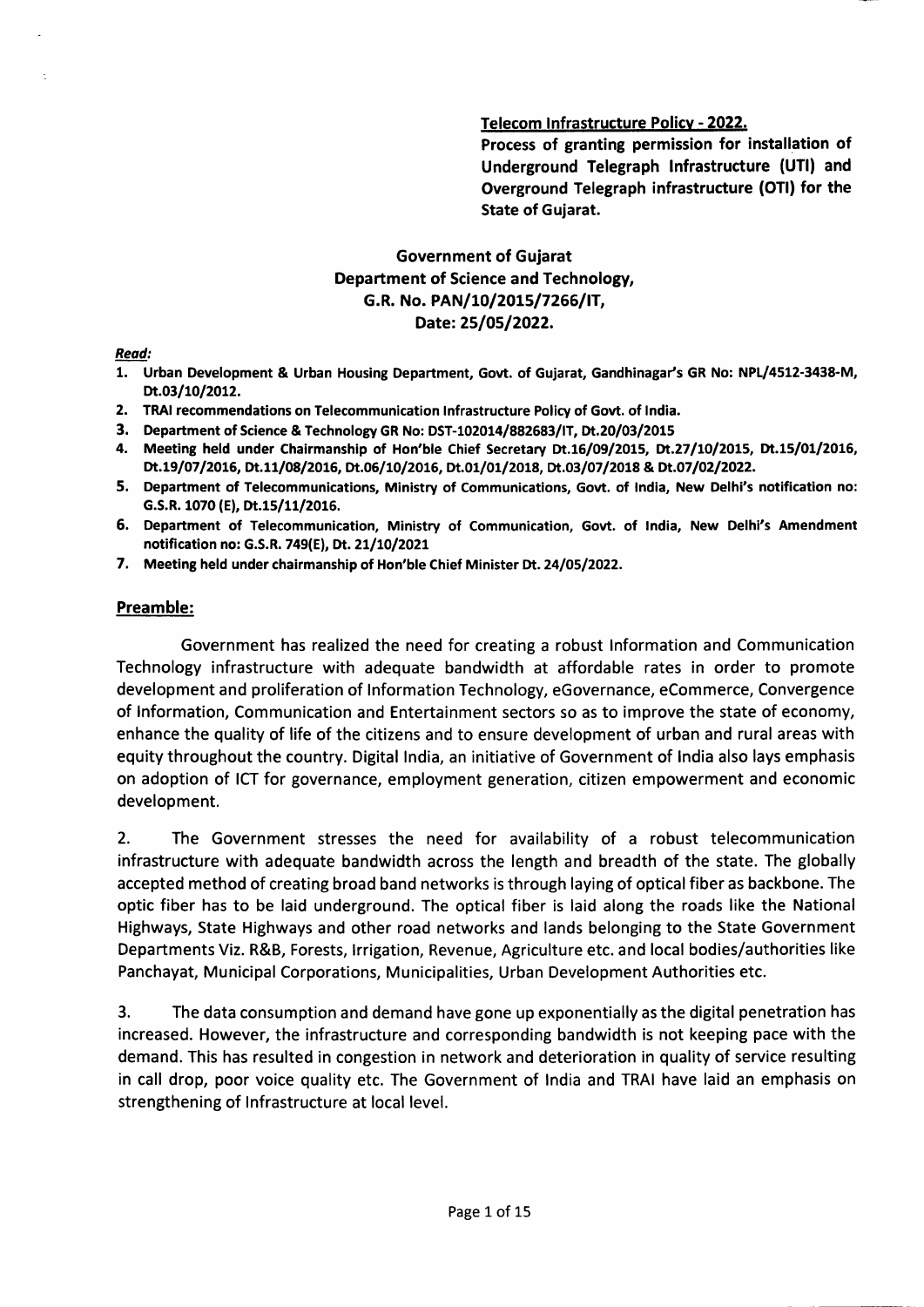4. A number of companies have come forward to lay optical fiber network and install telecom towers in the State using state of the art technology to promote not only the growth of lnformation Technology lndustry but also to effectively utilize lnformation Technology tools which would radically improve the quality of services and life of the citizens of the State and have requested to formulate a uniform policy for laying OFC and installation of telecom towers and have also requested a time bound process for approval. ln this connection, the Urban Development and Urban Housing Department had issued a policy vide its GR dated 03.10.2012 referred to above for laying cable and installation of pole for 4G telecom services in urban areas. However, a need is felt for a policy across the state and in relation to the 2G, 3G, 4G LTE Services for cellular service providers and for infrastructure as a service provider as well. TRAI has also recommended to fix and notify the charges for Right of Way on priority basis and to ensure time bound availability of RoW to Telecom service providers or telecom infrastructure providers.

5. The Government of India has, vide its notification, Dt.15/11/2016, read above at Sr.No.5 notified rules to regulate underground infrastructure (optical Fibre) and overground infrastructure (Mobile Tower). Said rules in Rule 5 prescribe for fee as well as set a limit on the maximum fee that can be charged for laying optical fibre. Likewise, in rule 9(3), the rules provide for a fee to meet administrative expenses and set a limit on one-time fee to meet administrative expenses for mobile towers.

6. Mobile Towers are critical installations on which the backbone of mobile communication rests. Mobile towers in required numbers are essential for any mobile network and the lesser number of towers leads to gaps in the mobile signal coverage, leads to degradation of service, slow internet speed and call drops. ln order to ensure seamless uninterrupted service and to meet the requirement of Quality of Services (QoS) parameters, the operators are practically required to install adequate nos. of mobile towers to extend quality of coverage and services. The State Government has issued notifications/GR/Guidelines from time to time for facilitating permission from the concerned authorities required for installation of mobile towers in urban areas. However, the issue has not been covered by a policy framework universally applicable across the state and applicants are required to approach different departments for issuing their department specific guidelines for installation of the mobile towers in urban areas.

7. In this regard, consultation with concerned Departments was carried out under the Chairmanship of Hon'ble Chief Secretary and it was decided to formulate uniform Policy for standardized permission and charges for laying OFC in the state, except in forest areas and for setting up mobile tower in and premises owned by urban/panchayat local bodies across the state. lt was also decided that the Department of Science and Technology will issue such a Policy in consultation with other concerned departments to obviate need for multiple policies.

8. lt is felt necessary that a unified policy, overarching in setting administrative framework, applicable across all agencies within the state government's domain and across the urban and Panchayati raj local bodies be prescribed and notified.

9. Accordingly, the matter of formulation of uniform Policy and charges and time bound approval for Underground Telegraph lnfrastructure (UTl) for the state of Gujarat and guidelines for Overground Telegraph lnfrastructure (OTl) in lands and premises owned by Urban/Panchayat local bodies was under consideration of the Government.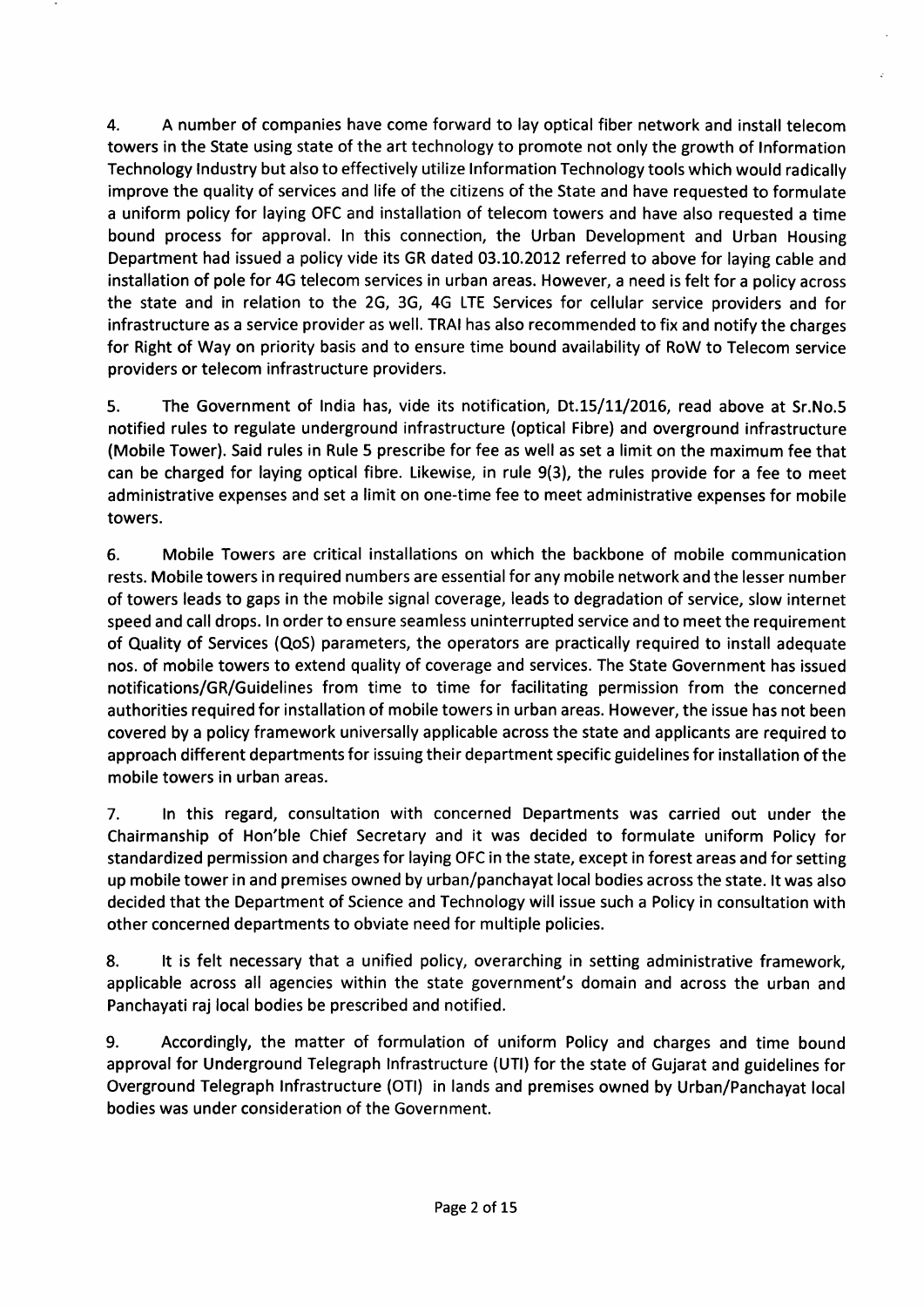#### **Resolution:**

After careful consideration, the State Government has decided to formulate following Telecom lnfrastructure Policy 2022. Process of granting permission for installation of Underground Telegraph lnfrastructure (UTl) and Overground Telegraph infrastructure (OTl) for the State of Gujarat

## CHAPTER I PRELIMINARY

#### 1. Short title and commencement:

- a) This Policy may be called the Gujarat Telecom Infrastructure Policy 2022 -Process for Right of Way (ROW) permission
- b) lt shall extend to the whole of the State.
- c) lt shall come into force from the date of issuance of this G.R.

## 2. Deflnitions:

- 1) ln this Policy, unless the context otherwise requires:
	- a) "Act" means the lndian Telegraph Act 1885(13 of 1885).
	- b) "Rules" means the Indian Telegraph ROW Rules, 2016
	- c) "Appropriate Authority" means the State Government, local authority or such authority, body, company or institution incorporated or established by the central Government or the State Government, in respect of property, under, over, along across, in or upon which underground or overground telegraph infrastructure, is to be established or maintained, vested in, or under, the control or management of such appropriate authority.
	- d) "State Government" means the Government of Gujarat having jurisdiction, and includes the administration,
	- e) "Application" means the application for single window clearance for the establishment and maintenance of Telecom lnfrastructure.
	- f) "Licensee" means any person holding a license issued under section 4 of the lndian Telegraph Act, 1985.
	- g) "Telecom Service Provider (TSP)" means a licensee providing telephony services, including, inter alia, mobile phone services, internet and data transfer services etc.
	- h) "lnfrastruclure Provider (lP)" means lnfrastructure providers registered with the Department of Telecommunications to set up Telecom lnfrastructures in lndia.
	- i) "Applicant" means any Infrastructure Provider (IP) or Telecom Service Provider (TSP) who makes an application seeking permission to establish and maintain the Telecom lnfrastructure,
	- j) "Overground Telecom Infrastructure" means overground infrastructure for telegraph or telegraph line established over the ground and includes the poles, posts, Telegraph/ Telecom lnfrastructure and other above ground contrivances, appliances and apparatus for the purpose of establishment or maintenance of the telegraph or the telegraph line.
	- k) "Policy" means this Gujarat Telecom Infrastructure policy process for Right of Way Permission" or interchangeably
	- l) "Underground Telecom lnfrastructure" means a telegraph line or Optical Fibre Cable (OFC) laid under the ground and includes manholes, marker stones, appliances and apparatus, for the purpose of establishment or maintenance of the telegraph or OFC line.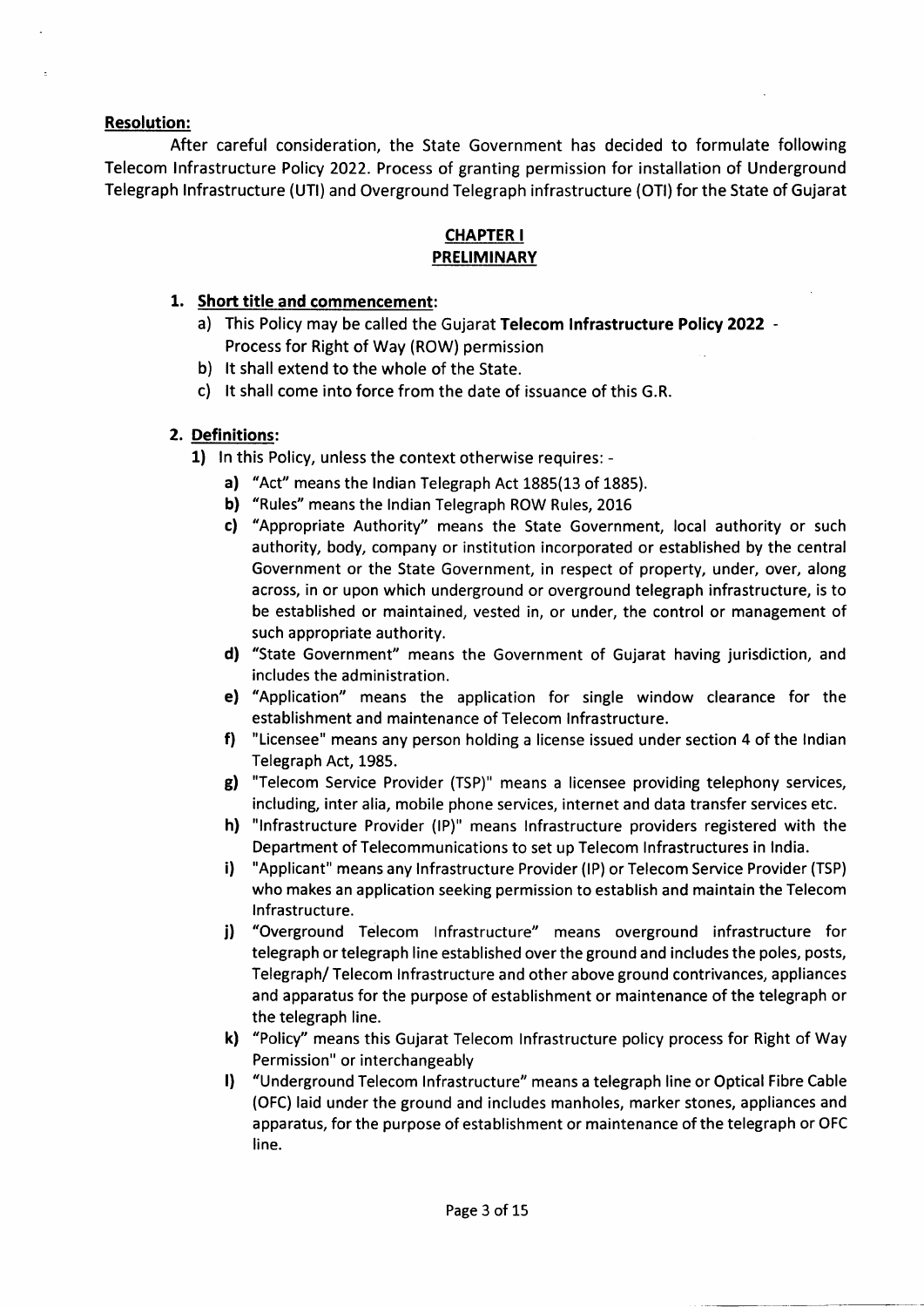- m) "Dispute Resolution Officer" means Director (lCT), in Department of Science & Technology designated as Dispute Resolution Officer (DRO) for resolving the issues if any arises during the implementation of the guidelines
- n) "GoG" refers to the Government of Gujarat.
- o) "Nodal Officer " for the Appropriate Authority means the Nodal officer appointed by the respective Appropriate Authority. He / She will be responsible for granting the permit in his / her respective jurisdiction.
- p) Fees means administrative fees , permission charges, usage fees , utility fees as prescribed in these guidelines or any other tax or levy etc. that may be payable under any law; The fees or annual charges does not include Goods and Service Tax (GST), Labour cess and other applicable taxes.
- q) Telegraph/ Telecom lnfrastructure includes,
	- i. Telecom lnfrastructure means the 'over-ground telegraph infrastructure' and'under-ground telegraph infrastructure.
	- ii. Over-ground telegraph infrastructure means a telegraph, or a telegraph line established over the ground and includes posts or other above ground contrivances, appliances , and apparatus for the purpose of establishment or maintenance of the telegraph or the telegraph line.
	- iii. Under-ground telegraph infrastructure means a telegraph line laid under the ground and includes manholes, marker stones, appliances and apparatus for the purposes of establishment or maintenance of the telegraph line.
	- iv. Micro Communications Equipment means a Pico/ Micro/ Pole site which is small in size and light in weight, deployed on buildings, utility/ streets poles, street furniture, indoors in large buildings viz. malls, convention centres and in areas having space constraints, narrow streets, densely populated areas and open public spaces.
- rl Portal means centralized application processing portal developed by GoG for the purpose of application processing under the Policy.
- 2) Words and expressions used and not defined herein but defined in the Act shall have the meaning assigned to them in the Act.

# 3. Applicability:

The Appropriate Authority shall exercise the powers under this Policy on an application for establishment and maintenance of Underground or Overground Telegraph lnfrastructure by any Applicant. This Government guidelines shall be applicable to all Appropriate Authorities within the state of Gujarat including the various Development authorities, lndustrial development authorities' other Statutory Authorities and also the local bodies including municipal Corporations, municipalities, Nagar Palika, Gram panchayats, District Panchayat, etc. constituted by the State Legislature. The appropriate authority shall exercise the powers under this policy on an application for establishment and maintenance of underground or overground telegraph infrastructure by any Applicant.

# 4. Validity of the permission granted:

The permission /permit issued under this policy to any Applicant shall be co-terminus with validity of License/registration certificate concerned.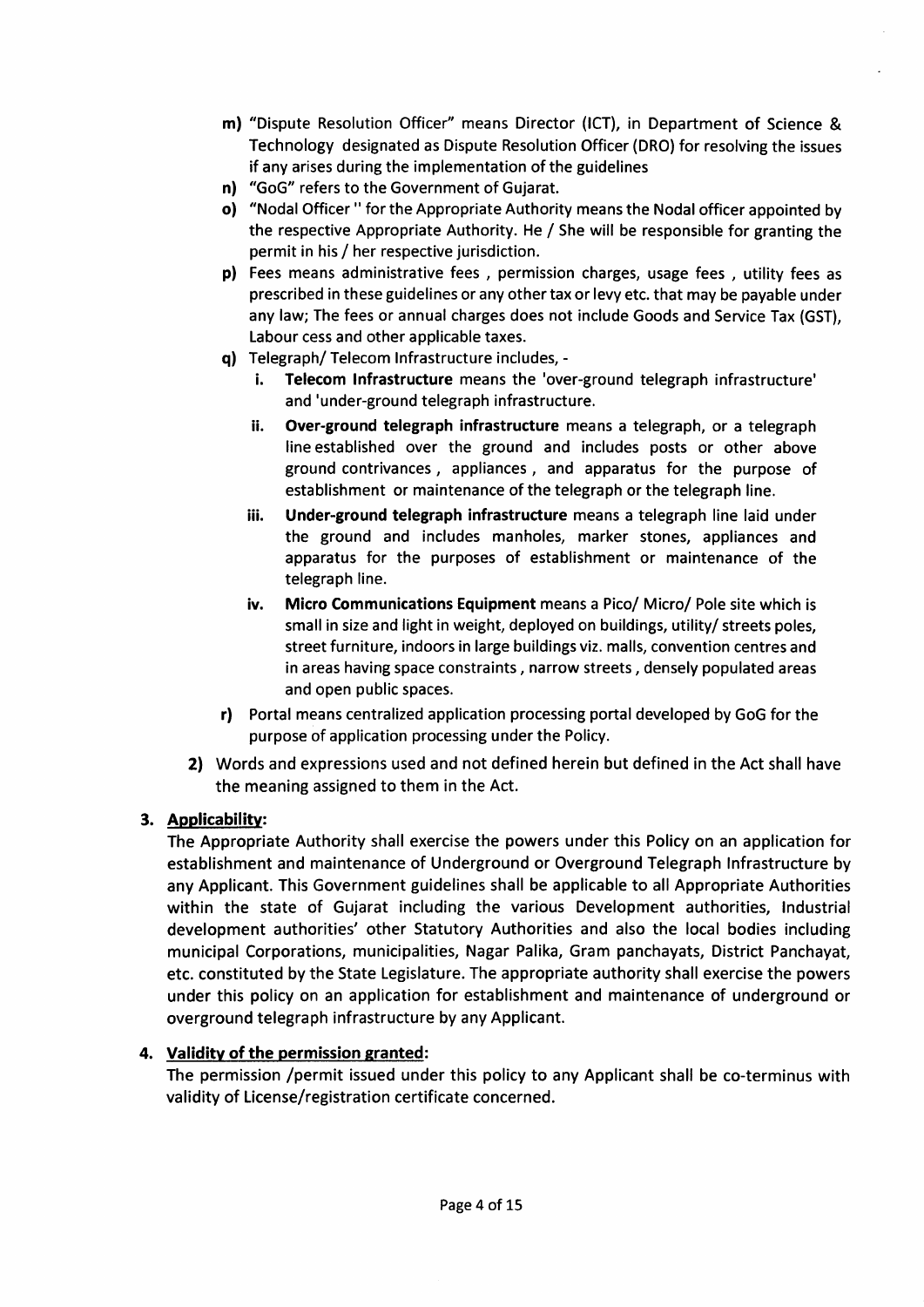## 5. The Power of State Government:

The State Government through the concerned Administrative Department shall exercise the powers under this policy to define/appoint/reconstitute appropriate authority under its jurisdiction and any other matter relavant, concerned with or relative to the "Appropriate Authority" under its jurisdiction.

# 6. Nodal officer to be designated by Appropriate authority:

- 1) Every Appropriate Authority shall designate a nodal officer for the purpose of this Policy. The Role of the nodal officer shall be but not limited to the following:
	- o Responsible for day to day activities & communication with the Applicant
	- . Coordinate for timely approvals/NOCs
	- . The entire infrastructure being raised in authority jurisdiction shall be monitored regularly.
- 2) GoG shall develop a centralized electronic application processing portal for submission of applications under this rule.
- 3) Nodal Officer as defined at Section 2 (1) (o) will receive and scrutinize the applications on portal for issue of permit in the respective jurisdiction for establishment of Telecom lnfrastructure as defined at Section 2 (1) (q)

## CHAPTER II

## <u>OF UNDERGROUND</u>

# 7. Application submitted by an Applicant:

- 1. The Applicant shall apply on online portal.
- 2. Till such portal is developed, the Applicant shall, for the purpose of establishment of telegraph infrastructure under any immovable property vested in or under the control or management of any Appropriate Authority, make an application to that Authority supported by documents prescribed by that authority.
- 3. The information along with supporting documents to be provided by the Applicant in the application made under sub-rule (1) shall include:
	- t. a copy of the licence granted by the Central Government;
	- ll. the detalls of underground telegraph infrastructure proposed to be laid;
	- il. the mode of and the time duration for, execution of the work;
	- tv. the time of the day when the work is expected to be done in case the licensee expects the work to be done during specific time of the day;
	- v. the details of expenses that such appropriate authority will necessarily be put in consequence of the work proposed to be undertaken by the licensee;
	- vt, the inconvenience that is likely to be caused to the public and the specific measures proposed to be taken to mitigate such inconvenience;
	- v<sub>II</sub> the specific measures proposed to be taken to ensure public safety during the execution of the work;
	- vIII. any other matter relevant, in the opinion of the licensee, connected with or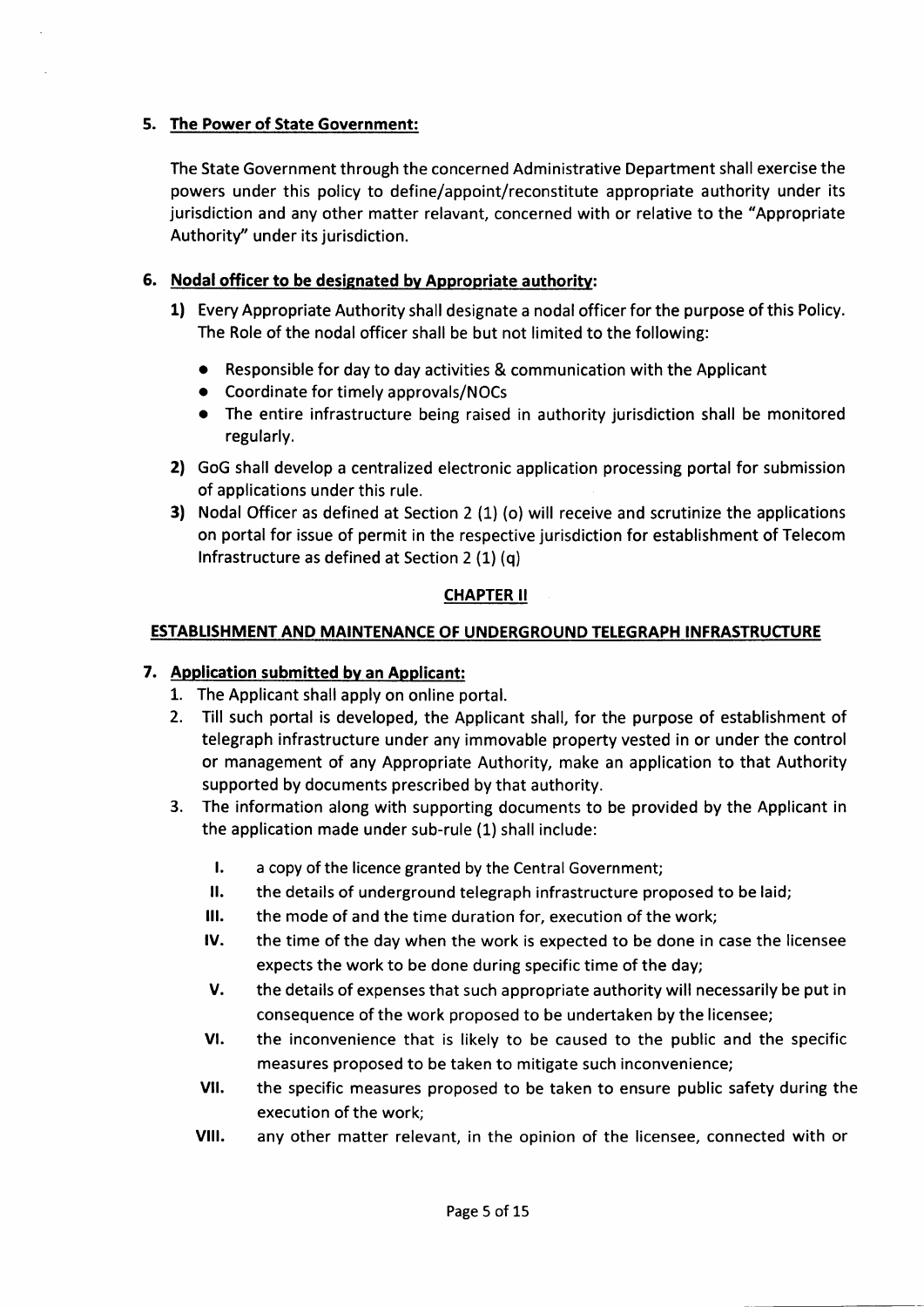relative to the work proposed to be undertaken; and

IX. any other matter connected with or related to the work as may be specified, through a general or special order, by the Central Government or appropriate State Government or appropriate local authority:

Provided that the licensee shall, while making the application, give a specific commitment on whether he undertakes to discharge the responsibility for restoration, to the extent reasonable and prudent, of the damage that the appropriate authority shall necessarily be put in consequence of the work proposed to be undertaken.

4. Every application under this policy shall be accompanied with a non-refundable fee of INR 1000 /kilometre to meet administrative expenses for evaluation of the application and the proposed work.

#### 8. Grant of permission by Appropriate Authority

- (1) The appropriate authority shall examine the application with respect to the following parameters, namely:-
	- (a) the route planned for the proposed underground telegraph infrastructure and the possible interference, either in the establishment or maintenance of such telegraph infrastructure, with any other public infrastructure that may have been laid along the proposed route;
	- (b) the mode of execution;
	- (c) the time duration for execution of the work and the time of the day that the work is proposed to be executed;
	- (d) the estimation of expenses that the appropriate authority shall necessarily be put in consequence of the work proposed to be undertaken;
	- (e) the responsibility for restoration of any damage that the appropriate authority may necessarily be put in consequence of the work proposed to be undertaken;
	- (f) assessment of measures to ensure public safety and inconvenience that the public is likely to be put to in consequence of the work proposed and the measures to mitigate such inconvenience indicated by the licensee;
	- (g) Any other matter, consistent with the provisions ofthe Act and these rules, connected with or relative to the establishment or maintenance of underground telegraph infrastructure, through a general or special order, by the Central Government, appropriate State Government or the appropriate local authority.
- (2) The Appropriate Authority shall within a period not exceeding sixty (60) days from the date of application made under this guidelines
	- a) Grant permission on such conditions including, but not limited to, the time, mode of execution, measures to mitigate public inconvenience or enhance public safety and given a specific commitment on whether he undertakes to discharge the responsibility for restoration, to the extent reasonable and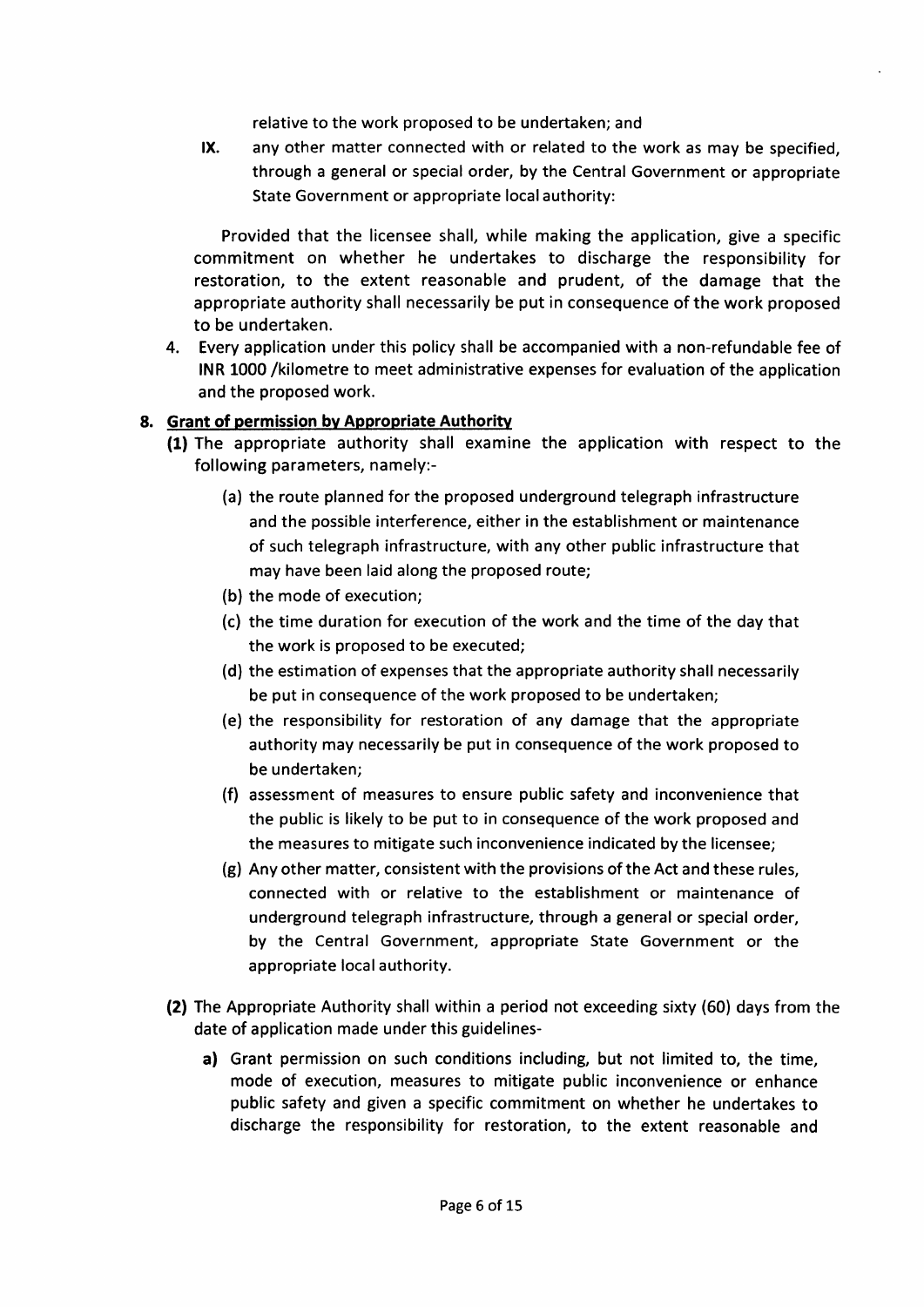prudent, of the damage that the appropriate authority shall necessarily be put in consequence of the work proposed to be undertaken,

OR

b) Reject the application for reasons to be recorded in writing:

Provided that no application shall be rejected unless the applicant has been given an opportunity of being heard on the reasons for such rejection.

Provided further that the permission shall be deemed to have been granted if the appropriate authority fails to either grant permission under (a) or reject the application under (b), and the same shall be communicated in writing to the applicant not later than five working days after permission is deemed to have been granted.

- (3) Where the appropriate authority accepts the undertaking by the licensee to discharge the responsibility to restore the damage that such appropriate authority shall necessary be put in consequence ofthe work, the appropriate authority, while granting permission under clause (a) of (2) above, may seek a bank guarantee for an amount in lieu of expenses for restoration of such damage, as security for performance in the discharge of the responsibility.
- (4) The Appropriate Authority, shall not charge any fee or taxes or rents other than that specified in Clause 7(4) of this Policy and restoration charges if applicant fails to restore  $(8(1)(e))$  from the Applicant for establishing, maintaining, working, repairing underground telegraph infrastructure.

## 9. Obligations of Applicant in undertaking work:

1. The licensee shall make the payment of expenses or submit the bank guarantee as determined by the appropriate authority within a period of thirty days from the date of grant of permission and prior to the commencement of work of laying the underground telegraph infrastructure:

Provided that the appropriate authority may, at its discretion, extend the said period for payment of expenses or submission of bank guarantee on an application made by the licensee seeking such extension.

- 2. The licensee shall ensure that  $-$ 
	- (a) prior to the commencement of work of laying the underground telegraph infrastructure and at all times during the execution of work, the measures to mitigate public inconvenience and provide for public safety are implemented; and
	- (b) The work of laying underground telegraph infrastructure is carried out in accordance with the conditions specified in the grant of permission by the appropriate authority.
- 3. The licensee shall ensure provision of positional intelligence, through appropriate technology, of all underground telegraph infrastructures to enable the appropriate authority to obtain real time information on its location.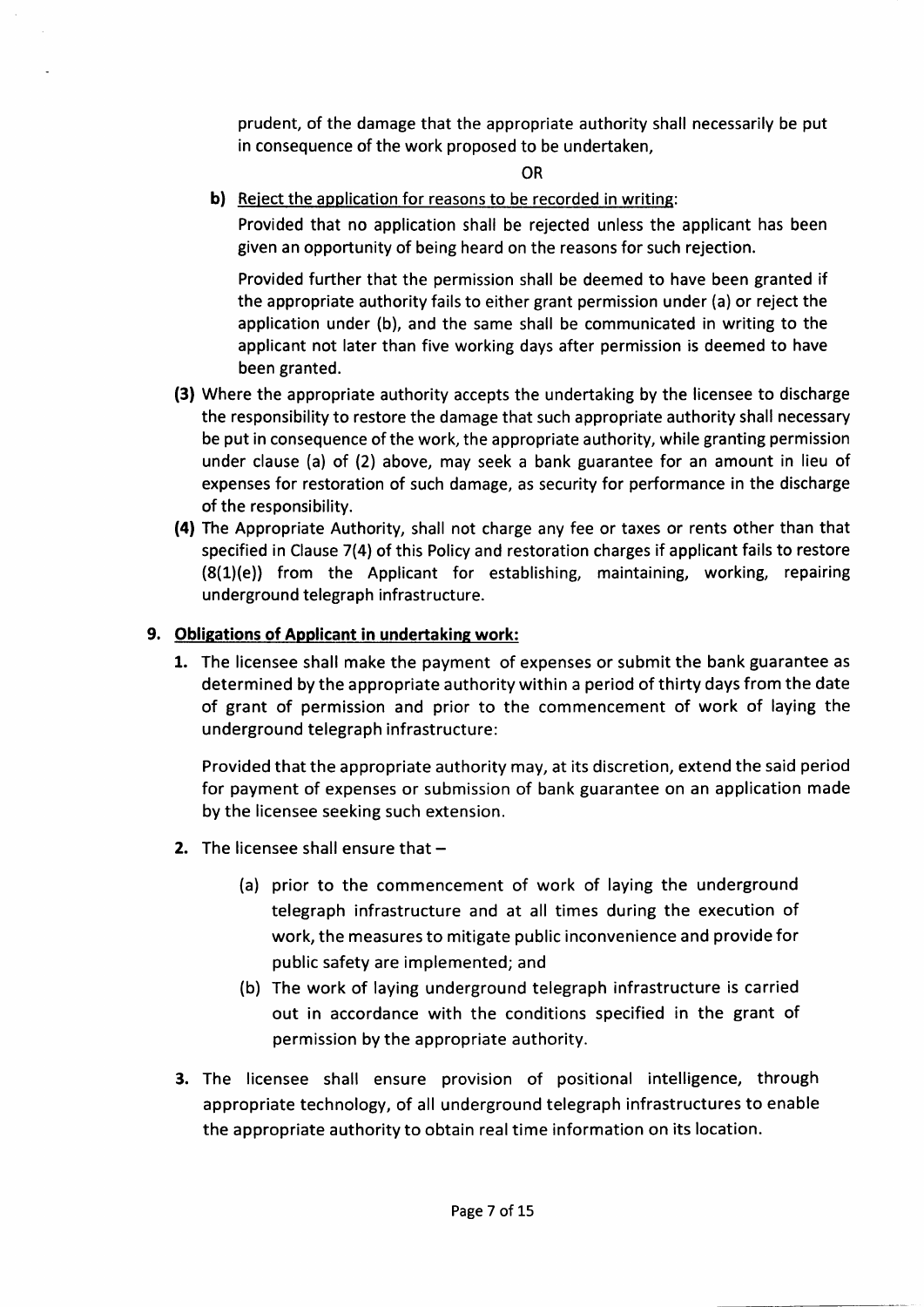- (1) The applicant will be liable for the repair/ restoration of any damage caused to the property during implementation of the scheme. The applicant shall ensure making good the excavated trench for laying underground OFC by proper filling and compaction, so as to restore the land including roads, drain, water pipelines, stand posts, reservoirs, water treatment plants and any other damaged public infrastructure into the same condition as it was before digging the trench, clearing the debris/ loose earth produced due to the execution of trenching the portion for which RoW has been granted. Such repairs/ restoration works shall be carried out according to the instructions of the concerned competent/appropriate authority. The concerned officials may supervise the execution of work to ascertain if the conditions imposed in the grant of permission are observed by the applicant.
- (2) The applicant shall not claim exclusive right on the RoW and subsequent users will be allowed to use the RoW either above or below or by the side of the utilities laid by the first user, subject to technical requirements being fulfilled.

- 10. Powers of Appropriate Authority to Supervise the Work:<br>
(1) The appropriate authority may supervise the execution of work to ascertain if the conditions imposed in the grant of permission under clause (a) of subrule (2) of rule 6 are observed by the licensee.
	- (2) The appropriate authority may, on the basis of such supervision, impose such other reasonable conditions as it may think fit.
	- (3) If the appropriate authority comes to the conclusion that the licensee has wilfully violated any of the conditions for grant of permission under clause (a) of sub-rule(2) of rule 6 or has failed to restore its assets to their original condition immediately before OFC laying work was started, it may forfeit, in full or in part, the bank guarantee submitted bythe licensee, or may carry out restoration work at risk and cost to the applicant agency by itself, and withdraw the permission granted to the licensee, for reasons to be recorded in writing:

Provided that no action shall be taken under this sub-rule unless the licensee has been given an opportunity of being heard.

# **CHAPTER III**

# ESTABLISHMENT AND MAINTENANCE OF OVERGROUND TELEGRAPH INFRASTRUCTURE

# 11. Application Submitted by an Applicant:

- The Applicant shall apply on online Portal. (1)
- Till such portal is developed, the applicant shall, for the purpose of establishing overground telegraph infrastructure, upon any immoveable property vested in or under the control or management of any appropriate authority, make an application to that Authority supported by documents prescribed by that authority. (2)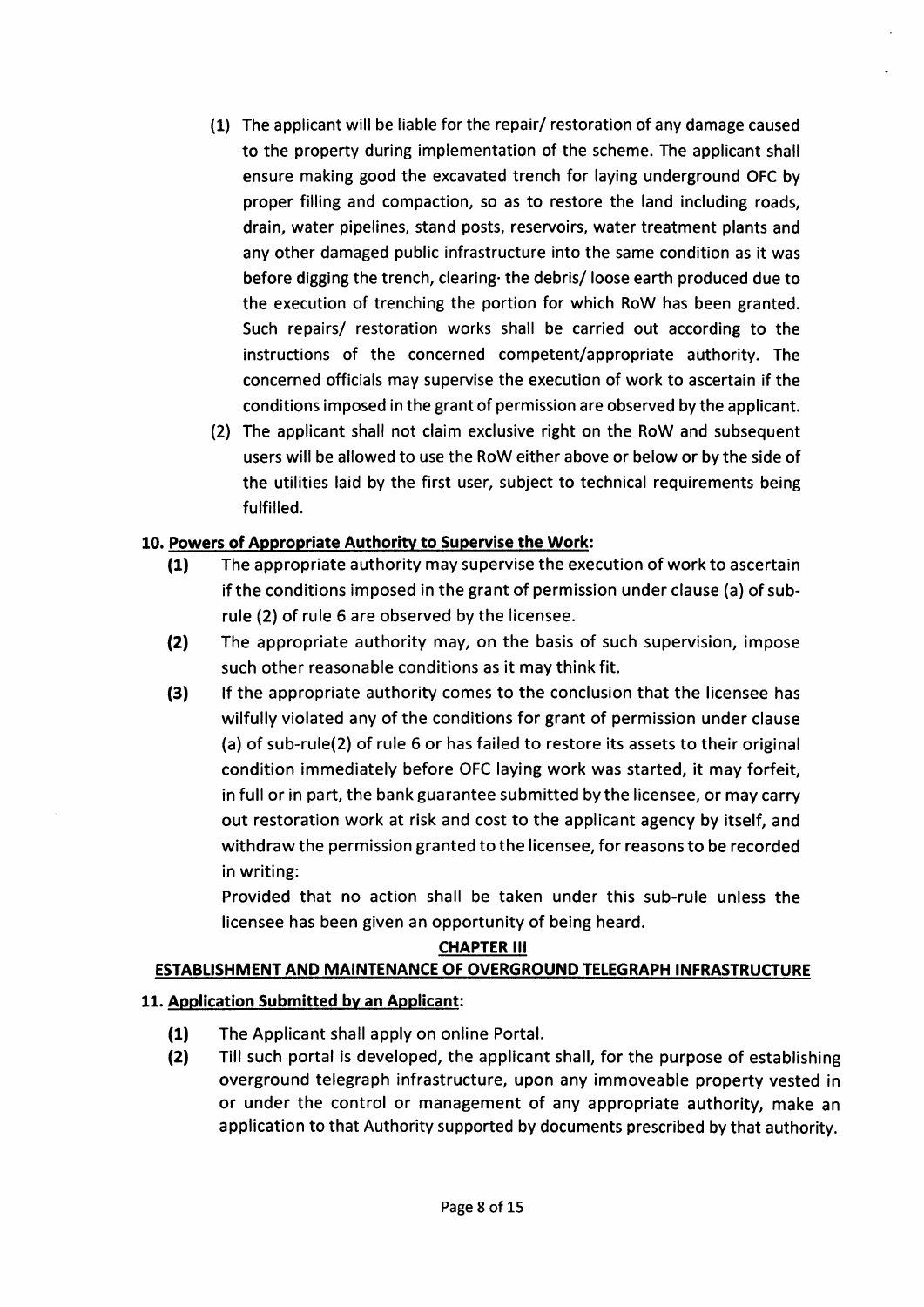- (31 The information along with supporting documents to be provided by the licensee in the application made under sub-rule (1) shall include
	- l. a copy of the licence granted by the Central Government;
	- ii. the nature and location, including exact latitude and longitude, of post or other above round contrivances proposed to be established;
	- iii. the extent of land required for establishment of the overground telegraph infrastructure;
	- iv. the details of the building or structure, where the establishment of the overground telegraph infrastructure, is proposed;
	- v. the copy of approval issued by the duly authorised officer of the Central Government for location of the above ground contrivances proposed to be used for the transmission of Radio waves or Hertzman waves;
	- vi. the mode of and the time duration for, execution of the work;
	- vii. the inconvenience that is likely to be caused to the public and the specific measures proposed to be taken to mitigate such inconvenience;
	- viii. the measures proposed to be taken to ensure public safety during the execution of the work;
	- ix. the detailed technical design and drawings of the post or other above ground contrivances;
	- x. certification of the technical design by a structural engineer attesting to the structural safety, of the overground telegraph infrastructure;
	- xi. certification, by a structural engineer, attesting to the structural safety of the building, where the post or other above ground contrivances is proposed to be established on a building;
	- xii, the names and contact details of the employees of the licensee for the purposes of communication in regard to the application made;
	- xiii. anyother matter relevant, in the opinion ofthe licensee, connected with or relative to the work proposed to be undertaken; and
	- xiv. any other matter connected with or relevant to the work as may be specified, through a general or special order, by the Central Government or appropriate State Government or appropriate local authority.
	- $xv.$  Provided that the documents mentioned in clauses (ii), (iii), (v), (ix), (x) and (xi) shall not be required in case of application made for establishment of overground telegraph line:-

Provided further that the documents related to route plan for establishment of overground telegraph line shall be required to be provided by the licenses with the application made for establishment of overground telegraph line.

(4) Every application under these policy shall be accompanied with a one-time nonrefundable fee of INR 10,000 to meet administrative expenses for examination of the application and the proposed work. Other charges would be as per Annexure-A.

# 12. Grant of Permission by Appropriate Authority:

1) The appropriate authority shall examine the application with respect to the following parameters, namely:-